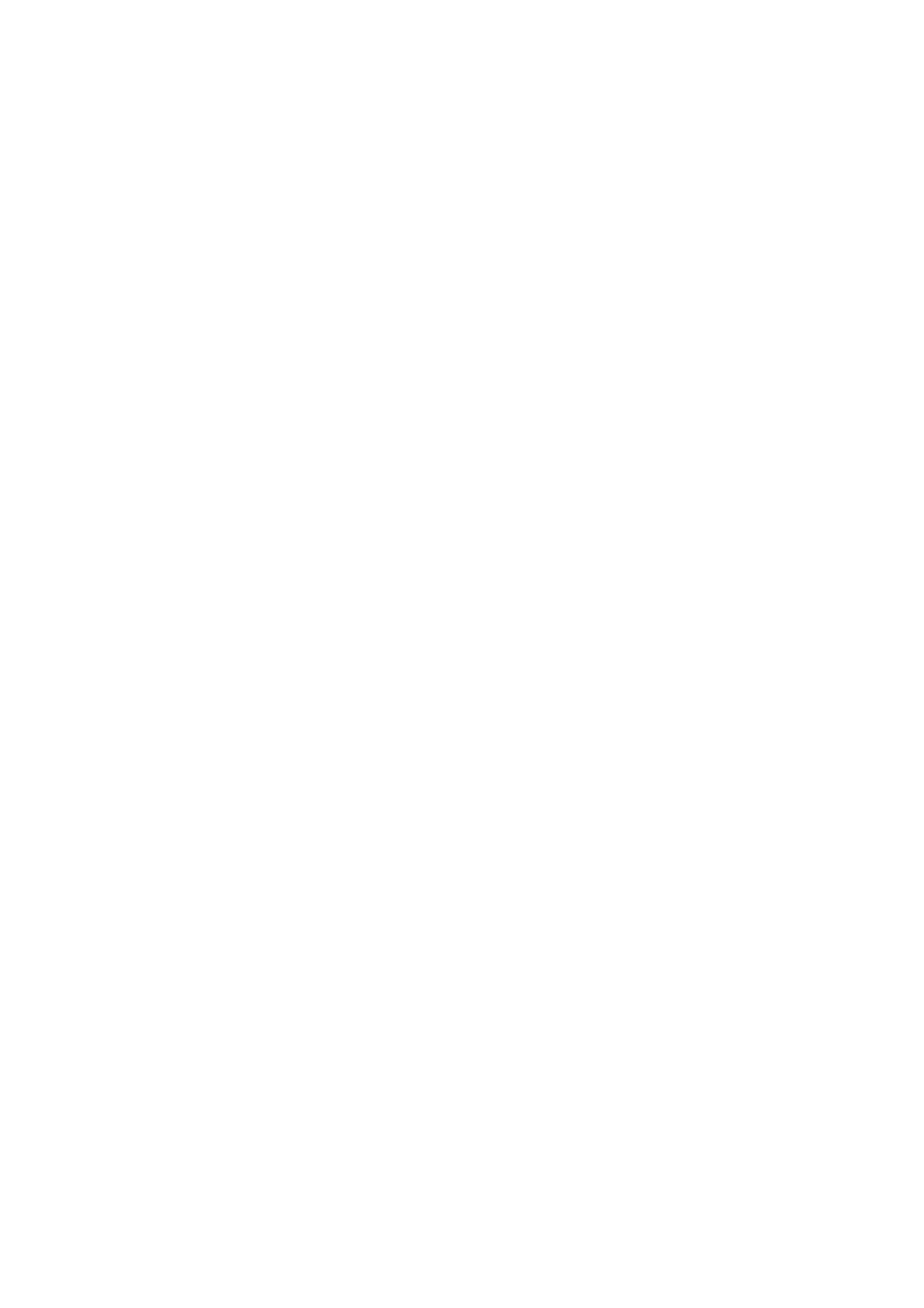# Complete Optimal Convex Approximations of Qubit States under  $B_2$  Distance

Xiao-Bin Liang,<sup>1</sup> Bo Li,<sup>1,2,\*</sup> Biao-Liang Ye,<sup>3</sup> Shao-Ming Fei,<sup>2,4</sup> and Xianqing Li-Jost<sup>2</sup>

 $1$ School of Mathematics and Computer science, Shangrao Normal University, Shangrao 334001, China

 $^{2}$ Max-Planck-Institute for Mathematics in the Sciences, 04103 Leipzig, Germany

 ${}^{3}S$ chool of Physics and Electronic Information, Shangrao Normal University, Shangrao 334001, China <sup>4</sup>School of Mathematical Sciences, Capital Normal University, Beijing 100048, China

We consider the optimal approximation of arbitrary qubit states with respect to an available states consisting the eigenstates of two of three Pauli matrices, the  $B_2$ -distance of an arbitrary target state. Both the analytical formulae of the  $B_2$ -distance and the corresponding complete optimal decompositions are obtained. The tradeoff relations for both the sum and the squared sum of the  $B_2$ -distances have been analytically and numerically investigated.

PACS numbers: 03.67.-a, 03.65.Ud, 03.65.Yz

## I. INTRODUCTION

Quantifying correlations among multipartite systems is one of the most important problems in quantum theory. However, most correlation measures become notorious difficult to calculate with the increasing partite and dimension. An alternative way to deal with the problem is to consider the distance of a given state to the so called free states in resource theory. For example, entanglement is considered as the minimal distance of a given state to the set of separable states in quantum systems [? ? ? ? ]. The quantum discord is regarded as the minimal distance of a given state to classically correlated states [? ]. And quantum coherence can be quantified by the optimal convex approximation of the given state to the reference orthogonal base [? ].

While convexity is a very important property in mathematics and has been studied for long time, several related recent developments in quantum information have stimulated new interest in this topic [? ? ]. The problem of optimal approximation to an unavailable quantum channel or state by the available channels or states was considered in [? ? ] recently. It was shown that the optimally approximated distance has an natural operational interpretation. It can quantify the least distinguishable channel (state) from the given convex set to the target channel (state). The trace distance measure of coherence can be regarded as convex approximation to the target state with respect to a fixed base of the system, where the fixed base can be either orthogonal or nonorthogonal[? ? ? ? ? ]. In Ref. [? ], the author considered the the  $B_3$ -distance, the distance from a target qubit state to the convex approximation of bases containing the eigenstates of all Pauli matrices. The optimal convex approximation on the  $B_3$ -distance has been obtained.

In this work, we focus on  $B<sub>2</sub>$ -distance, the distance corresponding to the convex approximation of bases containing the eigenstates from one of the pairs of Pauli matrices. We investigate all the optimal convex decompositions for the desired quantum state. The paper is organized as follows. In ??, we calculate the  $B_2$ -distance in eight different cases, with the parameter regions achieving each optimal approximation explicitly given. In ??, we study tradeoff relations for both the sum and the square sum of the  $B_2$ -distance.

### II. THE PAULI  $B_2$ −DISTANCE OF QUBIT STATE

For an equal priori probability of two given quantum states  $\rho$  and  $\rho_0$ , the optimal discrimination between them can be quantified by the following probability  $p_{discr}(\rho, \rho_0)$ ,

$$
p_{discr}(\rho, \rho_0) = 1/2 + 1/4 \parallel \rho - \rho_0 \parallel_1,
$$

where  $\| \rho \|_1$  denotes the trace norm of  $\rho$ ,  $\| \rho \|_1 = Tr \sqrt{\rho^{\dagger} \rho} = \sum_i$  $\sqrt{r_i}$ ,  $r_i$  are the eigenvalues of  $\rho^{\dagger} \rho$ .

The optimal convex approximation of the quantum state  $\rho$  with respect to a given set  $\rho_i$  is quantified by  $D_{\{\rho_i\}}(\rho)$  $\min_{\{p_i\}}\{\parallel \rho - \sum_i p_i \rho_i \parallel_1\},\$ and the best approximated points are the set  $S(\rho^{opt}) = {\rho^{opt}}|D_{\{\rho_i\}}(\rho) = ||\rho - \rho^{opt}||_1\}.$ 

<sup>∗</sup>Electronic address: libobeijing2008@163.com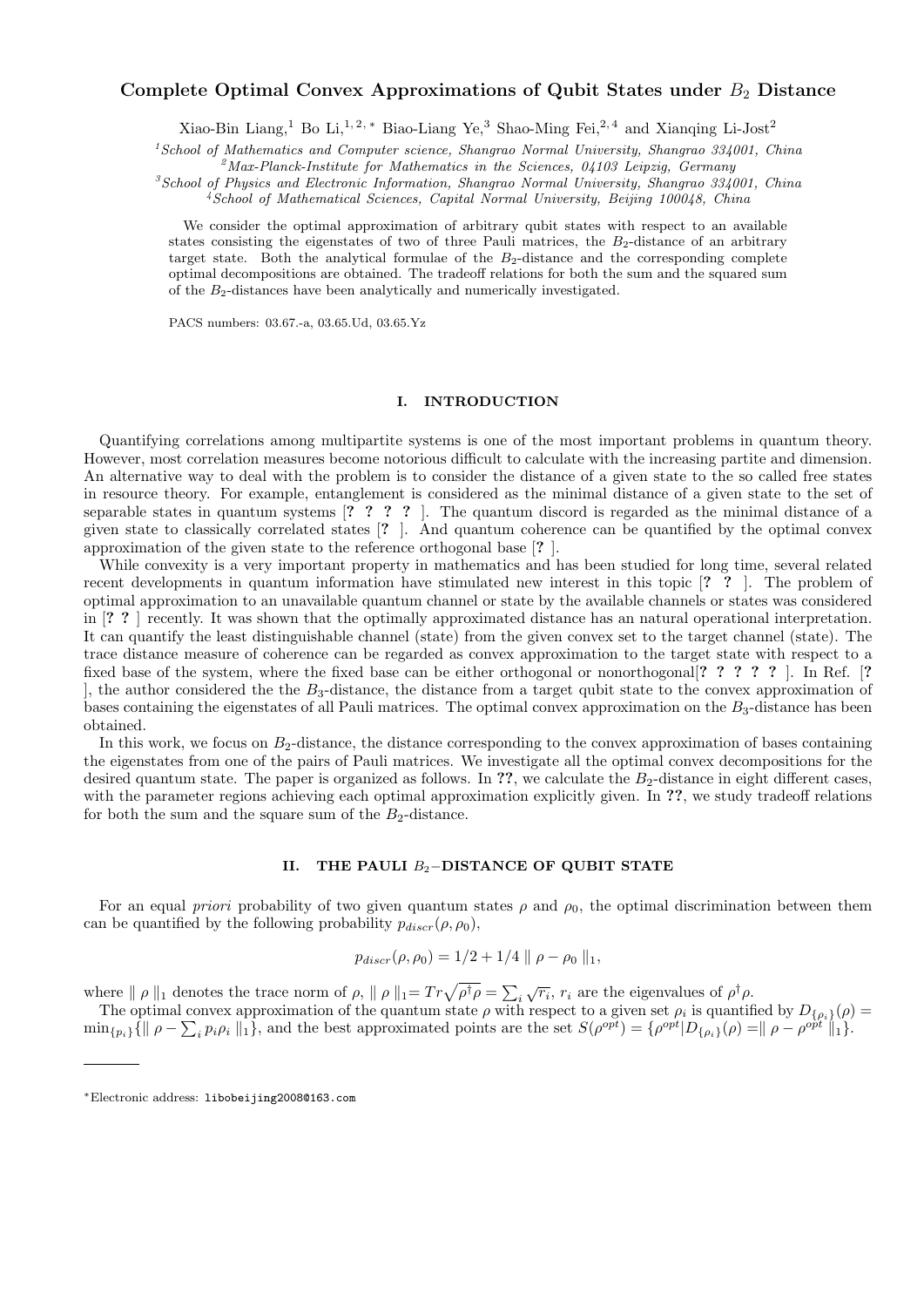This optimal convex approximation provides the worst probability of discriminating the desired state  $\rho$  from any of the available states  $\sum_i p_i \rho_i$ . For any other figure of merit that quantifies the distance between quantum states, the optimal convex approximation can be similarly defined (e.g., by a decreasing function of the fidelity). We remind that the best approximation can be arrived at many points and  $S(\rho^{opt})$  represents the set of all the optimal points achieving the minimum distance.

Let  $|0\rangle$  and  $|1\rangle, |2\rangle \equiv \frac{1}{\sqrt{2}}$  $\frac{1}{2}(|0\rangle + |1\rangle)$  and  $|3\rangle \equiv \frac{1}{\sqrt{2}}$  $\frac{1}{2}(|0\rangle - |1\rangle)$ , and  $|4\rangle \equiv \frac{1}{\sqrt{2}}$  $\frac{1}{2}(|0\rangle + \sqrt{-1}|1\rangle)$  and  $|5\rangle \equiv \frac{1}{\sqrt{2}}$  $\frac{1}{2}(|0\rangle - \sqrt{-1}|1\rangle)$ be the eigenstates of the Pauli matrices  $\sigma_z$ ,  $\sigma_x$ , and  $\sigma_y$ , respectively. We consider the following available set of states,

$$
B'_{2} = \left\{ |0\rangle, |1\rangle, |2\rangle \equiv \frac{1}{\sqrt{2}}(|0\rangle + |1\rangle), |3\rangle \equiv \frac{1}{\sqrt{2}}(|0\rangle - |1\rangle) \right\},
$$
  
\n
$$
B''_{2} = \left\{ |0\rangle, |1\rangle, |4\rangle \equiv \frac{1}{\sqrt{2}}(|0\rangle + \sqrt{-1}|1\rangle), |5\rangle \equiv \frac{1}{\sqrt{2}}(|0\rangle - \sqrt{-1}|1\rangle) \right\},
$$
  
\n
$$
B'''_{2} = \left\{ |2\rangle \equiv \frac{1}{\sqrt{2}}(|0\rangle + |1\rangle), |3\rangle \equiv \frac{1}{\sqrt{2}}(|0\rangle - |1\rangle), |4\rangle \equiv \frac{1}{\sqrt{2}}(|0\rangle + \sqrt{-1}|1\rangle), |5\rangle \equiv \frac{1}{\sqrt{2}}(|0\rangle - \sqrt{-1}|1\rangle) \right\},
$$
 (1)

where  $B'_2$  contains the eigenstates of  $\sigma_x, \sigma_z$ ,  $B''_2$  the eigenstates of  $\sigma_y, \sigma_z$  and  $B''_2$  the eigenstates of  $\sigma_x, \sigma_y$ . The target qubit state  $\rho$  can be parameterized by

$$
\rho = \left(\frac{1-a}{k\sqrt{a(1-a)}}e^{\sqrt{-1}\phi} \frac{k\sqrt{a(1-a)}}{a}e^{-\sqrt{-1}\phi}\right) ,\qquad (2)
$$

with  $a \in [0,1], \phi \in [0,2\pi]$ , and  $k \in [0,1]$  [? ]. Since the B<sub>2</sub>-distance is invariant under the state transformations  $\rho(a, k, \phi) \to \rho(1-a, k, \phi)$  and  $\rho(a, k, n\pi/2 \pm \phi) \to \rho(a, k, \phi)$  (with integer n), we can restrict our study on the case  $a \in [0, 1/2]$  and  $\phi \in [0, \pi/2]$ .

For any given target quantum state  $\rho$  and available basis set in Eq.(??), we reduce the optimal approximation problem to find the minimum  $D_{B_2}(\rho) = \min_{\{p_i\}} \{ ||\rho - \sum p_i |e_i\rangle\langle e_i||_1 \}$  with respect to the probabilities  $\{p_i\}$ , where  $|e_i\rangle$ represent the states of  $B'_2$ ,  $B''_2$  or  $B''_2$  in Eq.(??). Denote  $\rho_i = |i\rangle\langle i|$ . The original problem is reduced to the optimal approximation problem of finding the minimum distance

$$
D_{B_2}(\rho) = \min_{\{p_i\}} \{ 2 \sqrt{|Det(\rho - \sum_i p_i \rho_i)|} \}
$$

such that  $p_i \geq 0$ ,  $\sum_j p_j = 1$ .

We first consider the  $B'_2$  distance, i.e.,  $D_{B'_2}(\rho) = \min_{\{p_i\}} \{2\sqrt{|Det(\rho - \sum_{i=0}^3 p_i \rho_i)|}\}$ . Set

$$
f(p_0, p_1, p_2, p_3) = |Det(\rho - \sum_{i=0}^{3} p_i \rho_i)| - \sum_{i=0}^{3} \lambda_i p_i - \lambda \sum_{i=0}^{3} p_i.
$$

Since the constraint inequality condition sets  $p_i \geq 0$  is convex and the equality constraint  $\sum_j p_j = 1$  is linear, by the Karush-Kuhn-Tucker Theorem<sup>[2]</sup>, the following KKT condition must be satisfied while solving the above optimization problem.

$$
\frac{\partial f}{\partial p_i} = 0, \ \lambda_i p_i = 0, \ \lambda_i \ge 0, \ p_i \ge 0, \ \sum_{j=0}^3 p_j = 1, \ i = 0, 1, 2, 3,
$$
\n(3)

Eq.(??) reduces to the following equations,

$$
p_1 + \frac{1}{2}p_2 + \frac{1}{2}p_3 + \lambda_0 + \lambda - a = 0,
$$
  
\n
$$
p_0 + \frac{1}{2}p_1 + \frac{1}{2}p_3 + \lambda_1 + \lambda - 1 + a = 0,
$$
  
\n
$$
\frac{1}{2}p_0 + \frac{1}{2}p_1 + p_3 + \lambda_2 + \lambda + k\sqrt{a(1-a)}\cos\phi - \frac{1}{2} = 0,
$$
  
\n
$$
\frac{1}{2}p_0 + \frac{1}{2}p_1 + p_2 + \lambda_3 + \lambda - k\sqrt{a(1-a)}\cos\phi - \frac{1}{2} = 0,
$$
  
\n
$$
\lambda_i p_i = 0, \ \lambda_i \ge 0, \ p_i \ge 0, \ i = 0, 1, 2, 3,
$$
  
\n
$$
\Sigma_i p_i = 1.
$$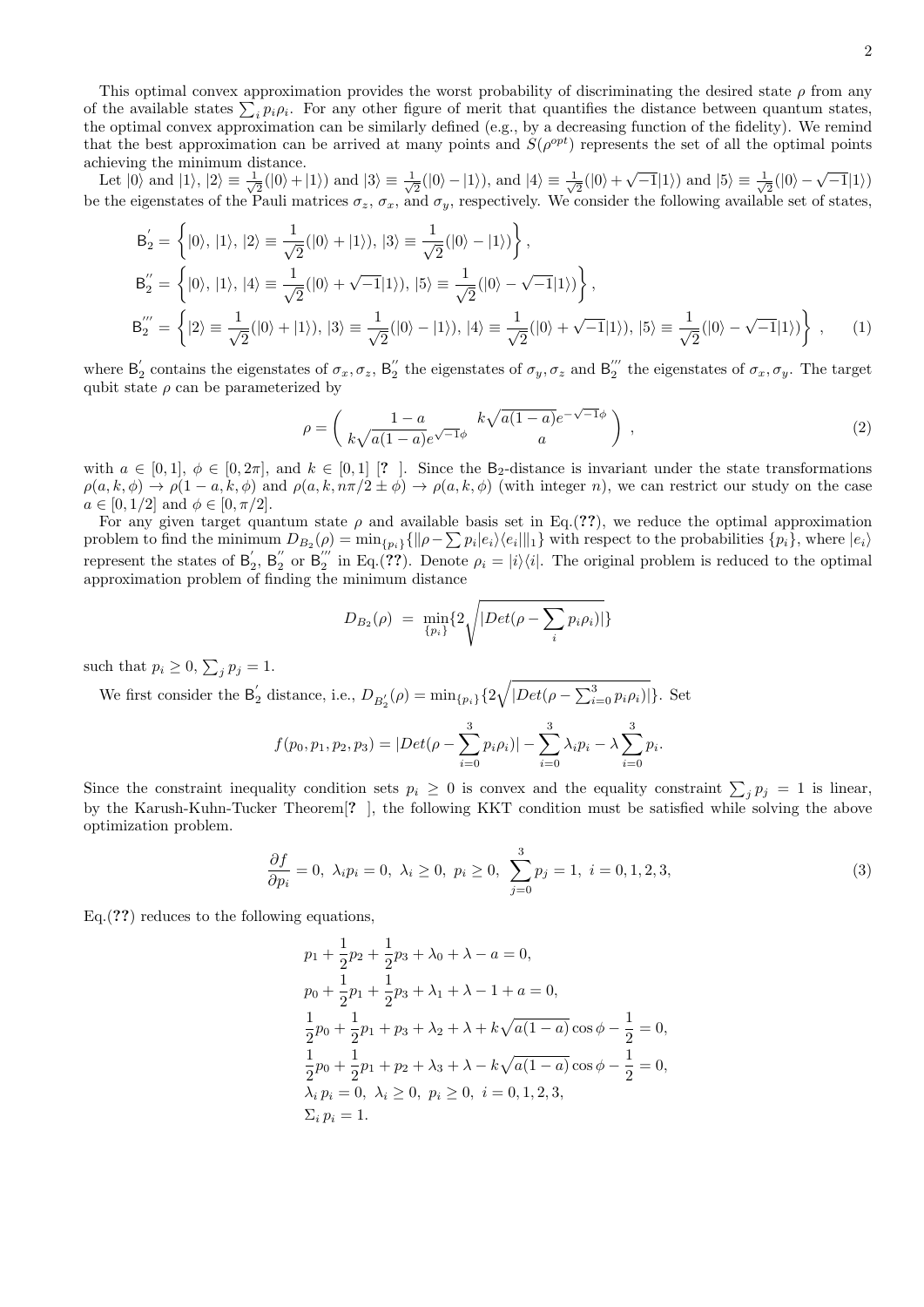*i*) For  $a \geq k\sqrt{a(1-a)}\cos\phi$ , we have

$$
D_{\mathsf{B}'_2}(\rho) = 2k\sqrt{a(1-a)}\sin\phi = \langle \sigma_y \rangle,\tag{4}
$$

which is attained at

$$
p_0 = 1 - a - k\sqrt{a(1 - a)}\cos\phi - t,
$$
  
\n
$$
p_1 = a - k\sqrt{a(1 - a)}\cos\phi - t,
$$
  
\n
$$
p_2 = 2k\sqrt{a(1 - a)}\cos\phi + t,
$$
  
\n
$$
p_3 = t,
$$
\n(5)

where t satisfies  $a - k\sqrt{a(1-a)}\cos\phi \ge t \ge 0$ . Let  $A'_1 = \{\sum_{i=0}^3 p_i \rho_i\}$  denote the set of states with  $p_i$  given by Eq.(??). Then  $A'_1$  contains all the optimal points achieving the distance  $D_{\mathsf{B}'_2}(\rho)$  in Eq.(??).

ii) For  $a < k\sqrt{a(1-a)}\cos\phi$ , we have the the optimal convex approximation distance

$$
D_{\mathsf{B}'_2}(\rho) = \sqrt{2(1 + \sin^2 \phi)k^2(a(1 - a)) - 4a\cos\phi k\sqrt{a(1 - a)} + 2a^2}
$$
  
=  $\sqrt{\langle \sigma_y \rangle^2 + \frac{1}{2}(\langle \sigma_x \rangle + \langle \sigma_z \rangle - 1)^2},$  (6)

which is attained with

$$
p_0 = 1 - a - k\sqrt{a(1 - a)}\cos\phi,
$$
  
\n
$$
p_2 = a + k\sqrt{a(1 - a)}\cos\phi,
$$
  
\n
$$
p_1 = p_3 = 0.
$$
\n(7)

Denote  $A'_2 = \{p_0 \rho_0 + p_2 \rho_2\}$ , with  $p_0$ ,  $p_2$  given by Eq.(??). Then  $A'_2$  contains all the optimal states achieving the distance  $D_{\mathsf{B}'_2}(\rho)$  in Eq.(??). Therefore  $S(\rho^{opt})$  is given by  $S(\rho^{opt}) = A'_1 \bigcup A'_2$ , which is the set of optimal states that gives rise to the optimal convex approximations.

Next we consider the optimal convex approximation of  $\rho$  with respect to  $B_2''$ . Namely,  $D_{B_2''}(\rho)$  =  $\min_{\{p_i\}}\{2\sqrt{|Det(\rho - \sum_{i=0,1,4,5}p_i\rho_i)|}\}\.$  Similar to the case of  $B'_2$ , we have

i) For  $a \geq k\sqrt{a(1-a)}\sin\phi$ , the optimal convex approximated distance is given by

$$
D_{\mathsf{B}_{2}^{"}}(\rho) = 2k\sqrt{a(1-a)}\cos\phi = \langle \sigma_{x} \rangle.
$$
\n(8)

The with the optimal probability weights are given by

$$
p_0 = 1 - a - k\sqrt{a(1 - a)}\sin\phi - t,
$$
  
\n
$$
p_1 = a - k\sqrt{a(1 - a)}\sin\phi - t,
$$
  
\n
$$
p_4 = 2k\sqrt{a(1 - a)}\sin\phi + t,
$$
  
\n
$$
p_5 = t,
$$
\n(9)

where t satisfies  $a - k\sqrt{a(1-a)}\sin \phi \ge t \ge 0$ . Denote  $A_1'' = {\sum_{i=0}^3 p_i \rho_i}$  with  $p_i$  given by Eq.(??). Then  $A_1''$  contains all the optimal states achieving the distance  $D_{\mathsf{B}_2^{"}}(\rho)$  in Eq.(??).

ii) For  $a < k\sqrt{a(1 - a)} \sin \phi$ , we have the optimal convex approximated distance

$$
D_{\mathsf{B}_{2}''}(\rho) = \sqrt{2(1+\cos^{2}\phi)k^{2}(a(1-a)) - 4a\sin\phi k\sqrt{a(1-a)} + 2a^{2}}
$$
  
= 
$$
\sqrt{\langle \sigma_{x} \rangle^{2} + \frac{1}{2}(\langle \sigma_{y} \rangle + \langle \sigma_{z} \rangle - 1)^{2}},
$$
 (10)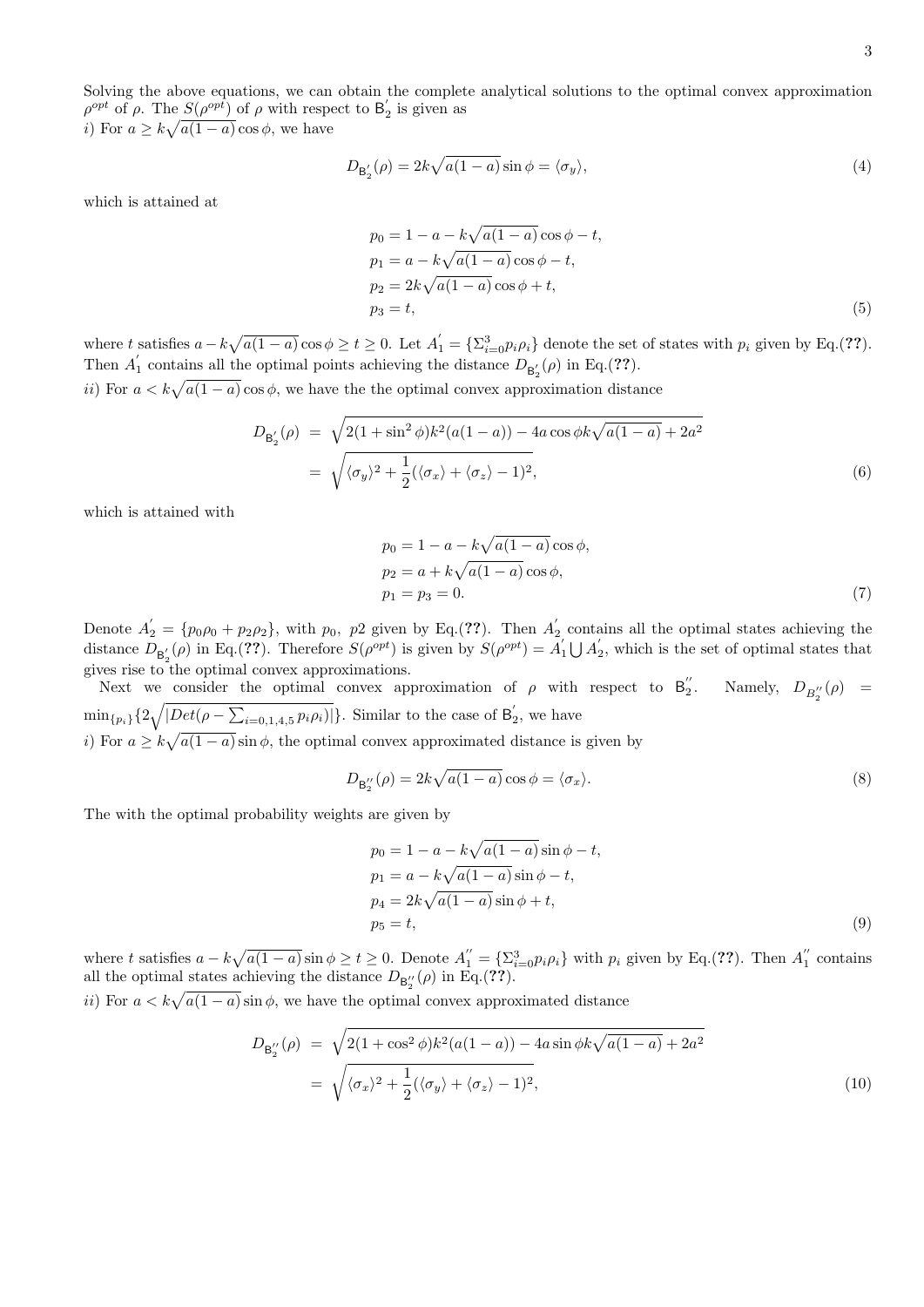$$
p_0 = 1 - a - k\sqrt{a(1 - a)}\sin\phi,
$$
  
\n
$$
p_4 = a + k\sqrt{a(1 - a)}\sin\phi,
$$
  
\n
$$
p_1 = p_5 = 0.
$$
\n(11)

Let  $A_{2}^{"'} = \{p_0\rho_0 + p_4\rho_4\}$  be the set of states with  $p_0$  and  $p_4$  given by Eq.(??). Then  $S(\rho^{opt})$  is given by  $S(\rho^{opt}) =$  $A_1'' \bigcup A_2''$ .

For the optimal approximation of  $\rho$  with respect to the basis in  $B_2^{'''}$ , we have i) For  $1/2 \geq k\sqrt{a(1-a)}(\sin\phi + \cos\phi)$ , the optimal convex approximated distance has the form

$$
D_{\mathsf{B}_{2}^{'''}}(\rho) = (1 - 2a) = \langle \sigma_{z} \rangle, \tag{12}
$$

with the optimal probability weights

$$
p_2 = 1/2 + k\sqrt{a(1-a)}(\cos\phi - \sin\phi) - t,
$$
  
\n
$$
p_3 = 1/2 - k\sqrt{a(1-a)}(\cos\phi + \sin\phi) - t,
$$
  
\n
$$
p_4 = 2k\sqrt{a(1-a)}\sin\phi + t,
$$
  
\n
$$
p_5 = t,
$$
\n(13)

where t is given by  $1/2 > k\sqrt{a(1-a)}(\sin\phi + \cos\phi) \ge t \ge 0$ . Hence  $A_1''' = {\sum_{i=0}^3} p_i \rho_i$ , with  $p_i$  given by Eq.(??), contains all the optimal states achieving the distance  $D_{\mathsf{B}_{2}''}(\rho)$  in Eq.(??).

*ii*) For  $\frac{1}{2} < k\sqrt{a(1-a)}(\sin \phi + \cos \phi)$ , we have

$$
D_{\mathsf{B}_{2}'''}(\rho) = \sqrt{(1 - 2a)^2 + 2(k\sqrt{a(1 - a)}(\cos\phi + \sin\phi) - 1/2)^2}
$$
  
=  $\sqrt{\langle \sigma_z \rangle^2 + \frac{1}{2}(\langle \sigma_y \rangle + \langle \sigma_x \rangle - 1)^2},$  (14)

with the optimal probability weights given by

$$
p_2 = 1/2 + k\sqrt{a(1-a)}(\cos\phi - \sin\phi),
$$
  
\n
$$
p_4 = 1/2 - k\sqrt{a(1-a)}(\cos\phi - \sin\phi),
$$
  
\n
$$
p_3 = p_5 = 0.
$$
\n(15)

Denoting  $A_2^{\prime\prime\prime} = \{p_2\rho_2 + p_4\rho_4\}$ , with  $p_2$  and  $p_4$  given by Eq.(??), we have  $S(\rho^{opt}) = A_1^{\prime\prime\prime} \cup A_2^{\prime\prime\prime}$ , which is the set of states achieving all the optimal convex approximations.

In Fig. ??, we plot the distance  $D_{\mathsf{B}_2'}(\rho)$  for fixed parameters of k and  $\phi$ . One can see that for the fixed value  $\phi = \frac{\pi}{4}$ . Fig.??(a) shows that the optimal distance  $D_{\mathsf{B}_2'}(\rho)$  increases with k and decreases with the parameter a. Fig.??(c) shows the interface such that the region above the surface corresponds to the case i), namely,  $a \geq k\sqrt{a(1-a)}\cos\phi$ ; and the region below the surface is the case ii),  $a < k\sqrt{a(1-a)}\cos\phi$ . In Fig. ?? and ??, the distances  $D_{\mathsf{B}_{2}''}(\rho)$  and  $D_{\mathsf{B}_{2}'''}(\rho)$ with the fixed values are also plotted, respectively. The corresponding interface is plotted in Fig.??(c) (Fig.??(c)): the region above the surface corresponds to the case  $a \geq k\sqrt{a(1-a)}\sin \phi \ (1/2 \geq k\sqrt{a(1-a)}(\sin \phi + \cos \phi))$ , the region below the surface is the case  $a < k\sqrt{a(1-a)}\sin\phi \left(\frac{1}{2} < k\sqrt{a(1-a)}(\sin\phi + \cos\phi)\right)$ , respectively.

### III. TRADEOFF RELATIONS AMONG THE B2−DISTANCES

We have calculated the optimal distances  $D_{B_2'}(\rho)$ ,  $D_{B_2''}(\rho)$  and  $D_{B_2'''}(\rho)$ , with explicit formulae for arbitrary qubitstate  $\rho$  classified in two parameter regions each. Interestingly, we find that the sum and the squared sum of  $D_{B'_2}(\rho)$ ,  $D_{B_2^{''}}(\rho)$  and  $D_{B_2^{'''}}(\rho)$  display some tradeoff relations in each parameter region.

Let (1) represents the parameter region of the state  $\rho$  with  $a \geq k\sqrt{a(1-a)}\cos\phi\}$ , and (2) the parameter region  $a < k\sqrt{a(1-a)}\cos\phi$ . Similarly,  $\mathcal{F}(\mathcal{A})$  represents the parameter region with  $a \geq k\sqrt{a(1-a)}\sin\phi$  (a <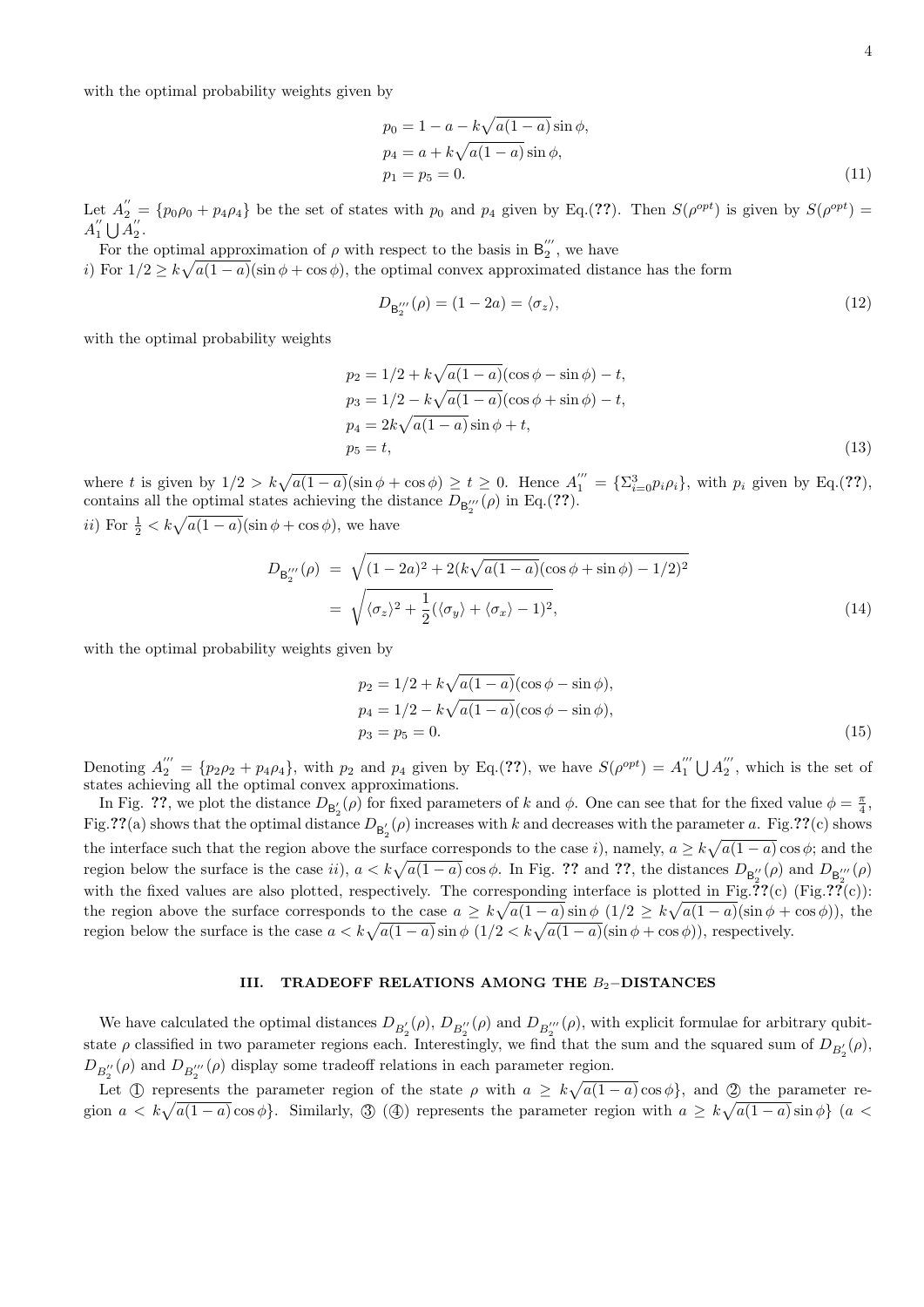(a) 
$$
\phi = \pi/4
$$
 (b)  $k = 4/5$  (c) Area of the interface

FIG. 1: Optimal convex approximation of a qubit mixed state  $\rho$  w.r.t. the set  $B_2^{'}$  spanned by the eigenstates of the Pauli matrices  $\sigma_z$  and  $\sigma_x$ . The distance  $D_{B_2'}(\rho)$  is plotted vs the target state parameters a, k and  $\phi$ , for fixed value of the parameter  $\phi = \frac{\pi}{4}$  [FIG. 1.(a)], for fixed value of the parameter  $k = 4/5$  [FIG. 1.(b)]. The interface of the regions of the two cases i) and ii) is plotted in FIG. 1.(c), the region above the surface corresponds to the case  $a \ge k\sqrt{a(1-a)}\cos\phi$ , the region below the surface is the case  $a < k\sqrt{a(1-a)}\cos\phi$ .

(a) 
$$
\phi = \pi/4
$$
 (b)  $k = 4/5$  (c) Area of the interface

FIG. 2: Optimal convex approximation of a qubit mixed state  $\rho$  w.r.t. the set  $B_2^{''}$  spanned by the eigenstates of the Pauli matrices  $\sigma_z$  and  $\sigma_y$ . The distance  $D_{B_2''}(\rho)$  is plotted for fixed value of the parameter  $\phi = \frac{\pi}{4}$  [FIG.2.(a)], and for fixed value of the parameter  $k = 4/5$  [FIG. 2.(b)]. The interface of the regions of the two cases i) and ii) is plotted in FIG. 2.(c), the region above the surface corresponds to the case  $a \geq k\sqrt{a(1-a)}\sin\phi$ , the region below the surface is the case  $a < k\sqrt{a(1-a)}\sin\phi$ .

 $k\sqrt{a(1-a)}\sin\phi$ , and  $\textcircled{5}$  ( $\textcircled{6}$ ) represents the parameter region with  $\frac{1}{2} \geq k\sqrt{a(1-a)}\cos\phi$  ( $\frac{1}{2} < k\sqrt{a(1-a)}\cos\phi$ ). For every  $D_{B_2'}(\rho)$   $(D_{B_2''}(\rho), D_{B_2'''}(\rho))$  there are two parameter regions: i) and ii). A state  $\rho$  may belong to the region (f) in calculating the distance  $D_{B_2'}(\rho)$ , but to region  $\textcircled{4}$  in calculating  $D_{B_2''}(\rho)$ , and to region  $\textcircled{5}$  in calculating  $D_{B_2'''}(\rho)$ . Therefore we have all together eight cases of parameter regions

|  |  |  | region $1 \text{0}\cap\text{0}\cap\text{0} $ region $3 \text{0}\cap\text{0}\cap\text{0} $ region $5 \text{0}\cap\text{0}\cap\text{0} $ region $7 \text{0}\cap\text{0}\cap\text{0} $                                     |  |
|--|--|--|-------------------------------------------------------------------------------------------------------------------------------------------------------------------------------------------------------------------------|--|
|  |  |  | region $2 \mathcal{Q}\cap\mathcal{Q}\cap\mathcal{D} $ region $4 \mathcal{Q}\cap\mathcal{Q}\cap\mathcal{D} $ region $6 \mathcal{Q}\cap\mathcal{Q}\cap\mathcal{B} $ region $8 \mathcal{Q}\cap\mathcal{Q}\cap\mathcal{B} $ |  |

For each case, the three B<sub>2</sub>-distances display different values. In Fig.??, we plot the minimum  $minD_{B_2}(\rho)$  $\min\{D_{B_2'}(\rho), D_{B_2''}(\rho), D_{B_2''}(\rho)\}\$ . One can see from Fig.?? that, for fixed  $\phi = \pi/4$  and  $k = 4/5$ ,  $\min D_{B_2}(\rho)$  is always nonzero for nonzero parameters a and k or  $\phi$ , namely, all the three Pauli B<sub>2</sub>−distances are nonzero.

Concerning the tradeoff relations of the three Pauli  $B_2$ −distances, for convenience, we denote

$$
D_{B_2}(\rho) = D_{B'_2}(\rho) + D_{B''_2}(\rho) + D_{B'''_2}(\rho), \tag{16}
$$

$$
D_{B_2}(\rho)^2 = D_{B'_2}(\rho)^2 + D_{B''_2}(\rho)^2 + D_{B'''_2}(\rho)^2.
$$
\n(17)

By the numerical calculation, we obtain the tradeoff relation among  $D_{B'_2}(\rho)$ ,  $D_{B''_2}(\rho)$  and  $D_{B'''_2}(\rho)$ , see the following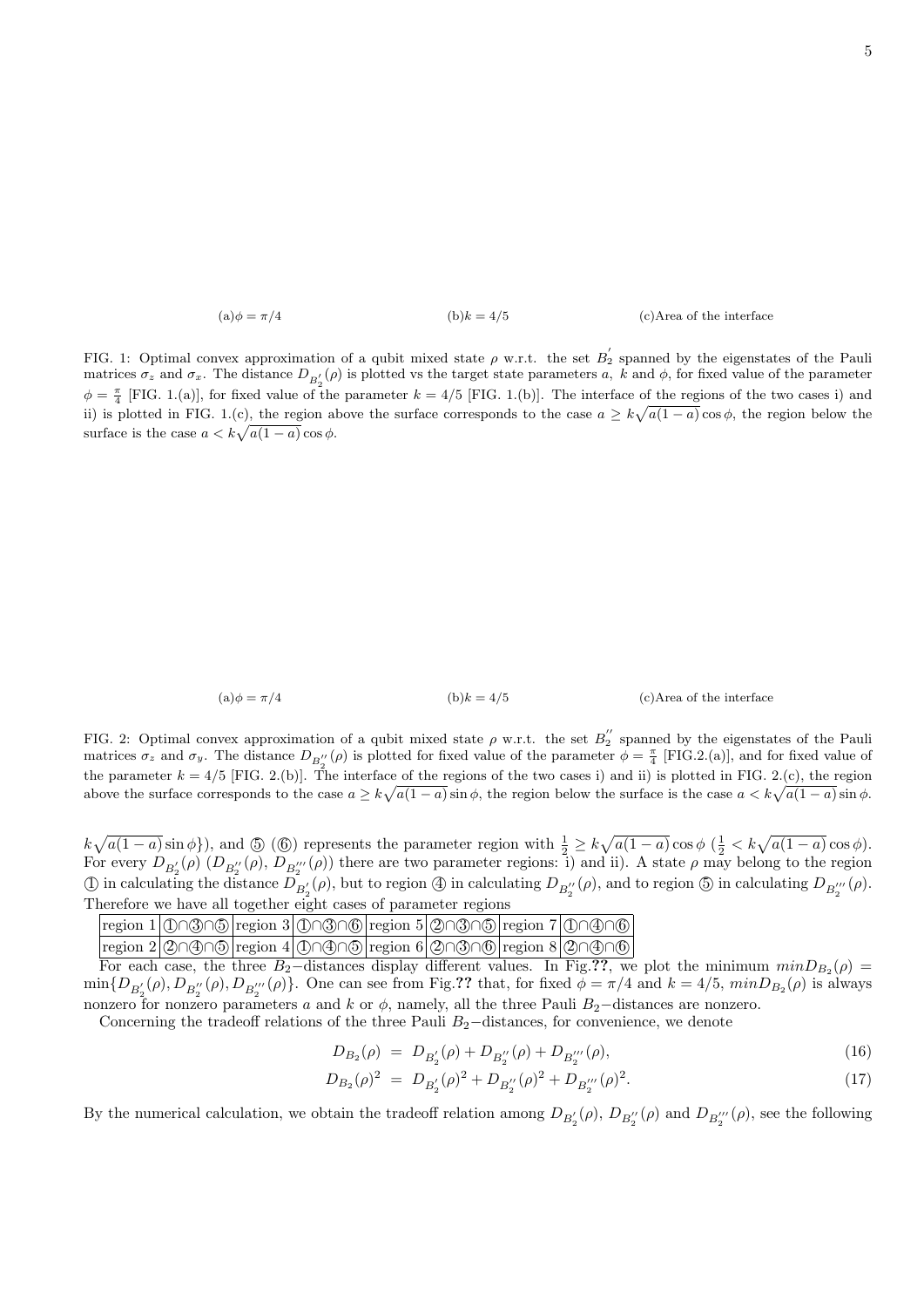(a) 
$$
\phi = \pi/4
$$
 (b)  $k = 4/5$  (c) Area of the interface

FIG. 3: Optimal convex approximation of a qubit mixed state  $\rho$  w.r.t. the set  $B_2^{'''}$  spanned by the eigenstates of the Pauli matrices  $\sigma_x$  and  $\sigma_y$ . The distance  $D_{B_2''}(\rho)$  is plotted for fixed value of the parameter  $\phi = \frac{\pi}{4}$  [FIG.3.(a)] and for fixed value of the parameter  $k = 4/5$  [FIG. 3.(b)]. The interface of the regions of the two cases i) and ii) is plotted in FIG. 3.(c), the region above the surface corresponds to the case  $1/2 \ge k\sqrt{a(1-a)}(\sin \phi + \cos \phi)$ , the region below the surface is the case  $1/2 < k\sqrt{a(1-a)}(\sin\phi + \cos\phi).$ 

| (b) $k = 4/5$ , $minD(B_2(\rho))$ |
|-----------------------------------|
|                                   |

FIG. 4: Illustrations of the minimum Pauli B<sub>2</sub>-distance,  $minD(B_2(\rho)) = min\{D(B'_2(\rho)), D(B''_2(\rho)), D(B'''_2(\rho))\}$ 

table:

| region         | $D_{B_2}(\rho)$               | $D_{B_2}(\rho)^2$ | region | $D_{B_2}(\rho)$ | $D_{B_2}(\rho)^2$                                     |
|----------------|-------------------------------|-------------------|--------|-----------------|-------------------------------------------------------|
|                | [0,1.742)                     | [0.1]             |        |                 | $\vert 1, 1.742 \rangle$ $\vert (0.501, 1.086) \vert$ |
| $\overline{2}$ | (1.006, 1.750) (0.666, 1.068) |                   | 6      |                 | $(1,1.742)$ $ (0.666,1.068) $                         |
|                | [1,1.742)                     | (0.501, 1.086)    |        |                 | $(1,1.742)$ $ (0.666,1.068) $                         |
| 4              | [1,1.742)                     | (0.501, 1.086)    |        |                 | (1.5,1.765) (0.750,1.060)                             |

Fig.?? shows all the parameter regions of  $a, k, \phi$  such that the three B<sub>2</sub>−distances are achieved. These regions completely characterize all the optimal convex approximations of a sate  $\rho$  w.r.t. B<sub>2</sub>−distance.

It has been shown that, for a given state, the three optimal distances to the bases in  $B_2, B_2''$  and  $B_2''$  satisfy a ind of tradeoff relations. In fact, the bounds on  $D_{B_2}(\rho) = D_{B'_2}(\rho) + D_{B''_2}(\rho) + D_{B'''_2}(\rho)$  or  $D_{B_2}(\rho)^2 = D_{B'_2}(\rho)^2 + D_{B''_1}(\rho)$  $D_{B''_2}(\rho)^2 + D_{B'''_2}(\rho)^2$  are tightly related to the quantum uncertainty relations satisfied by the three Pauli operators,  $\frac{L_2}{2}$  both the distances and the standard deviations of the Pauli operators are given by the mean values of the the Pauli operators. From  $\langle \sigma_x \rangle^2 + \langle \sigma_y \rangle^2 + \langle \sigma_z \rangle^2 = 4k^2a(1-a)\sin^2\varphi + 4k^2a(1-a)\cos^2\varphi + (1-2a)\frac{2}{\sqrt{2}}\sin\varphi$  one gets  $(\Delta S_x)^2 + (\Delta S_x)^2 + (\Delta S_x)^2 \ge 1/2$ , where  $\Delta S_x$   $(\Delta S_y, \Delta S_z)$  is the standard deviation and  $\Delta S_x = \frac{\sqrt{1-\langle \sigma_x \rangle^2}}{2}$  $\frac{2}{2}$ . On the other hand  $|\langle \frac{\sigma_x}{2} \rangle| + |\langle \frac{\sigma_y}{2} \rangle| + |\langle \frac{\sigma_z}{2} \rangle|$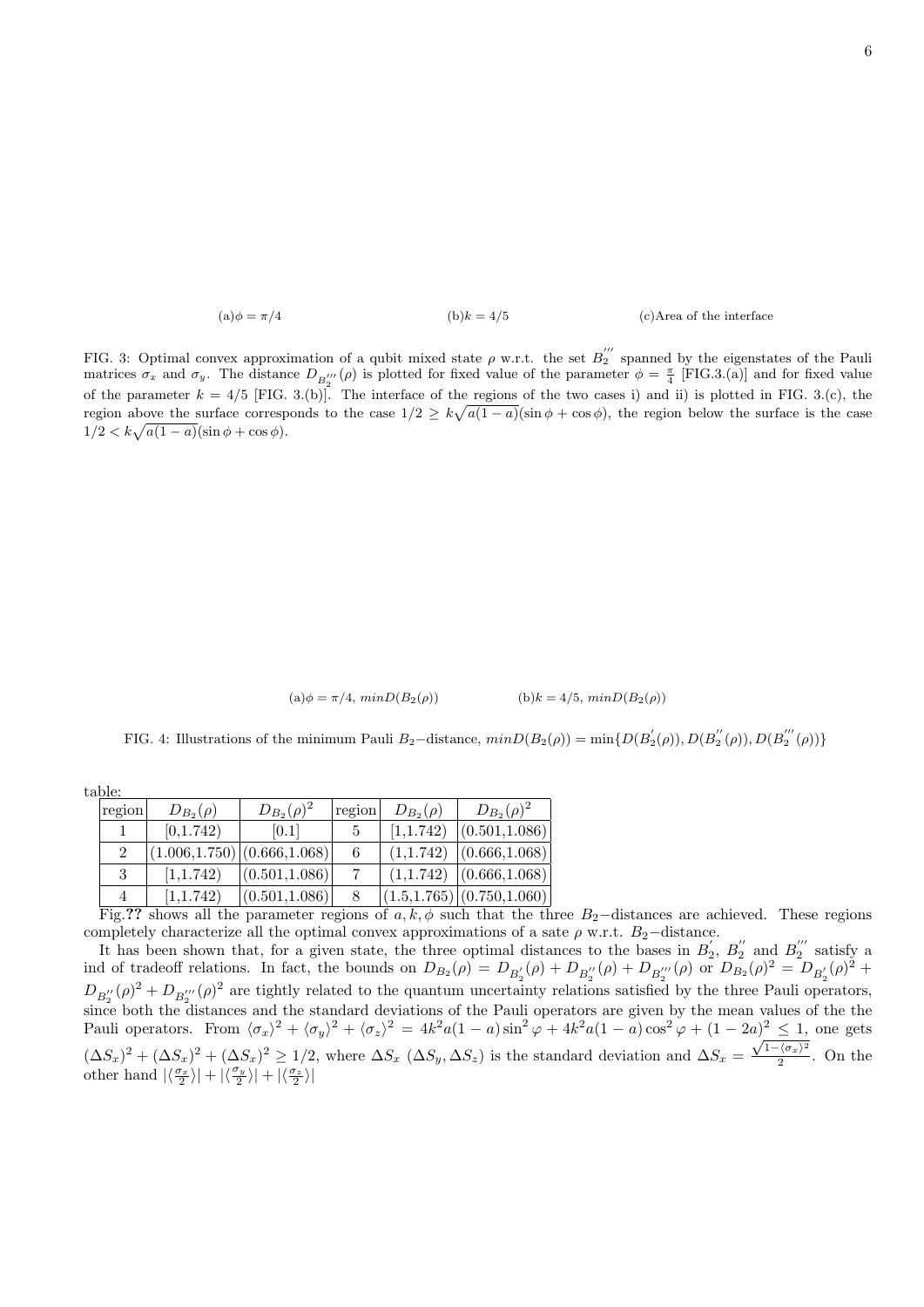(a)Over view (b)upward view (c)rolling-over view

FIG. 5: Complete classification on the state parameter regions.

=  $\frac{2\sqrt{2}a(1-a)+1-2a}{2} \leq \frac{3\sqrt{2}}{8}$ . Therefore, we have

$$
(\Delta S_x)^2 + (\Delta S_y)^2 + (\Delta S_z)^2 \geq \frac{\tau}{2}(|\langle \frac{\sigma_x}{2} \rangle| + |\langle \frac{\sigma_y}{2} \rangle| + |\langle \frac{\sigma_z}{2} \rangle|),
$$

where  $\tau = \frac{2}{\sqrt{2}}$  $\frac{1}{3}$  is the triple constant given in the uncertain relations in [? ? ]. From formulae (4), (8) and (12), we immediately get that in region 1, our Pauli  $B_2$ −distances is in accordance with the uncertainty relation.

#### IV. CONCLUSION

In summary, we have shown that a qubit mixed state  $\rho$  can be approximated by a number of effectively available pure states spanned by the eigenstates of the Pauli matrices. It is well known that correlation limits the extractable information [? ? ? ? ], where one does want to minimize the probability of discrimination. The advantage of our results is that we presented the complete set of optimal decompositions of a given state. In [? ] for a given state, only one particular optimal decomposition has been elegantly derived, in which  $p_3$  and  $p_5$  are chosen to be zero. Hence, basically it is the minimal distance with respect to four of six eigenvectors of the Pauli matrices. As a simple example,

consider the following mixed qubit state,  $\rho =$  $\int 1/2 \frac{1}{5}$ 1/5 1/2  $\setminus$ . One can verify that  $D_{B'_2}(\rho) = 0$ . All the optimal convex

approximation points with respect to the basis  $\{|0\rangle, |1\rangle, |2\rangle, |3\rangle\}$  are given by Eq. (??). If we choose  $t = 0$ , then we obtain  $\rho = 0.3\rho_0 + 0.3\rho_1 + 0.4\rho_3$ . Moreover, we also have  $D_{B_2''}(\rho) = 0$ . The optimal convex approximation points with respect to the basis  $\{|2\rangle, |3\rangle, |4\rangle, |5\rangle\}$  are given by Eq. (??). For  $t = 0.3$ , one obtains the optimal decomposition,  $\rho = 0.7\rho_2 + 0.3\rho_3$ . In [?], only one optimal decomposition  $\rho = 0.3\rho_0 + 0.3\rho_1 + 0.4\rho_3$  is obtained. Other optimal decompositions like  $\rho = 0.7\rho_2 + 0.3\rho_3$  can not be obtained even considering the optimal convex approximation with respect to the full bases  $\{|0\rangle, |1\rangle, |2\rangle, |3\rangle, |4\rangle, |5\rangle\}$ . Therefore, the research o the best convex approximation about  $B_2$ −distance may provide an alternative way to analyze the optimal convex approximation about  $B_3$ −distance. Our approach may be also used to study other kinds of optimal decompositions associated with other bases.

Acknowledgments This work was completed while Bo Li was visiting the Max-Planck-Institute for Mathematics in the Sciences in Germany under the support of the China Scholarship Council. This work is supported by NSFC(11765016,11675113) and Jiangxi Education Department Fund (KJLD14088, GJJ161056).

- [] W.K. Wootters, Phys. Rev. Lett. 80, 2245 (1998).
- [] V. Vedral, M. B. Plenio, M. A. Rippin, and P. L. Knight, Phys. Rev. Lett. 78, 2275 (1997).
- [] V. Vedral and M. B. Plenio, Phys. Rev. A 57, 1619 (1998).
- K. Modi, T. Paterek, W. Son, V. Vedral, and M. Williamson, Phys. Rev. Lett. 104, 080501 (2010).  $\begin{bmatrix} \end{bmatrix}$  K. Modi, T. Paterek, W. Son, V. Vedral, and M. Williamson, Phys. Rev. Lett. 104  $\begin{bmatrix} \end{bmatrix}$  T. Baumgratz, M. Cramer, and M. B. Plenio, Phys. Rev. Lett. 113, 140401 (2014).
- 

<sup>[]</sup> R. Horodecki, P. Horodecki, M. Horodecki and K. Horodecki, Rev. Mod. Phys. 81, 865 (2009).